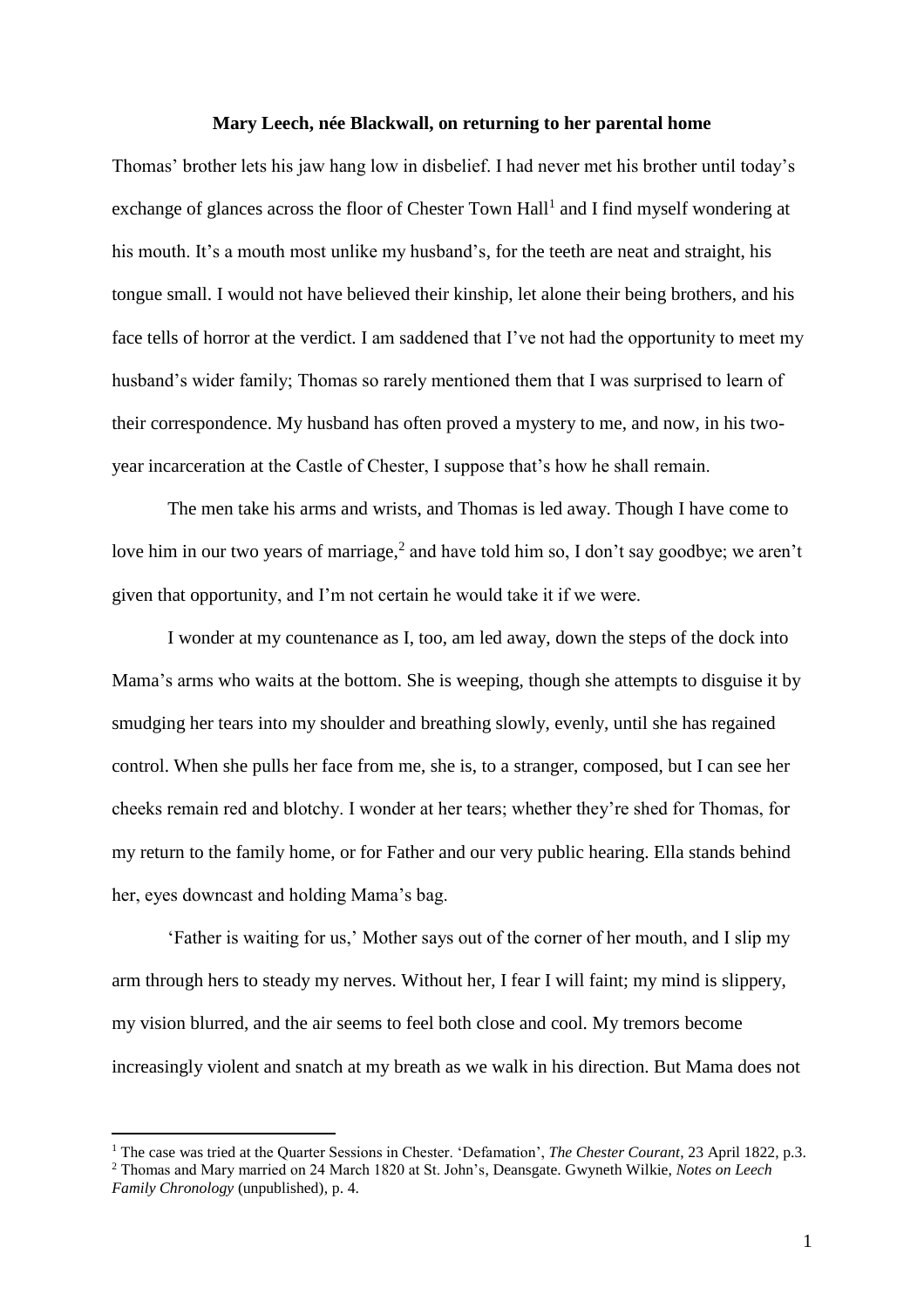offer much in the way of stability. Her arm is weak and we walk slowly, our elbows clashing. I hear Ella's tentative footsteps behind us. Perhaps she and Mama dread what is to face us as much as I.

Father stands beyond the heavy doors near to where the coaches leave, his head held high. His eyes do not find mine. He gives slight nods to those passers-by who offer their congratulations. He does not take their proffered hands, but grips his cane and waits.

It is late Friday evening<sup>3</sup> when we arrive home in Manchester. Father tells Mama we will walk the last stretch to Chorlton Row<sup>4</sup> and she nods a weary acquiescence. Father strides like a statesman; his hands, gloved in the finest kid, hold his cane and his case of papers. The late hour does not prevent there being a quantity of men on the streets, and, as I look closer, women and children, too. Our fame precedes us: barefooted boys pass us open-mouthed, girls point until their mothers grasp at their dirty hands to conceal them out of a semblance of respectability. I cannot return their stares so I watch my feet falter, one in front of the other, one in front of the other, on the blackened pavement to Boundary Street. I must go there, after all; it is the Chairman's desire, a sentence passed to me despite my acquittal.<sup>5</sup>

A face at next door's window disappears, the curtain swished then righted with an accustomed hand. Father pretends not to notice, and waits at the bottom step as Ella runs to the back entrance, lets herself in and, after a silence punctuated by the striking clock of St Luke's, $6$  opens the front door to receive us.

The house I grew up in smells of polish, the parquet made treacherous with it. Father and Mama drape Ella's arms and shoulders with their coats and shawls, and slip away, Father

l

<sup>&</sup>lt;sup>3</sup> 'Defamation', p.3.

<sup>4</sup> George Blackwall and his family lived at Boundary Street, Chorlton Row. Gwyneth Wilkie, *Mary Blackwall's Child* (unpublished), p. 2.

<sup>5</sup> Mary was found not guilty and ordered to return to her parental home. 'Defamation', p.3.

<sup>6</sup> Mary and her father were both later buried at St Luke's, Chorlton-on-Medlock. Ernest Bosdin Leech,

Chetham's Library MS, Mun. A.8.72, *Yellow Book,* (Genealogical notes on the Leech family), vol. 5, p. 151.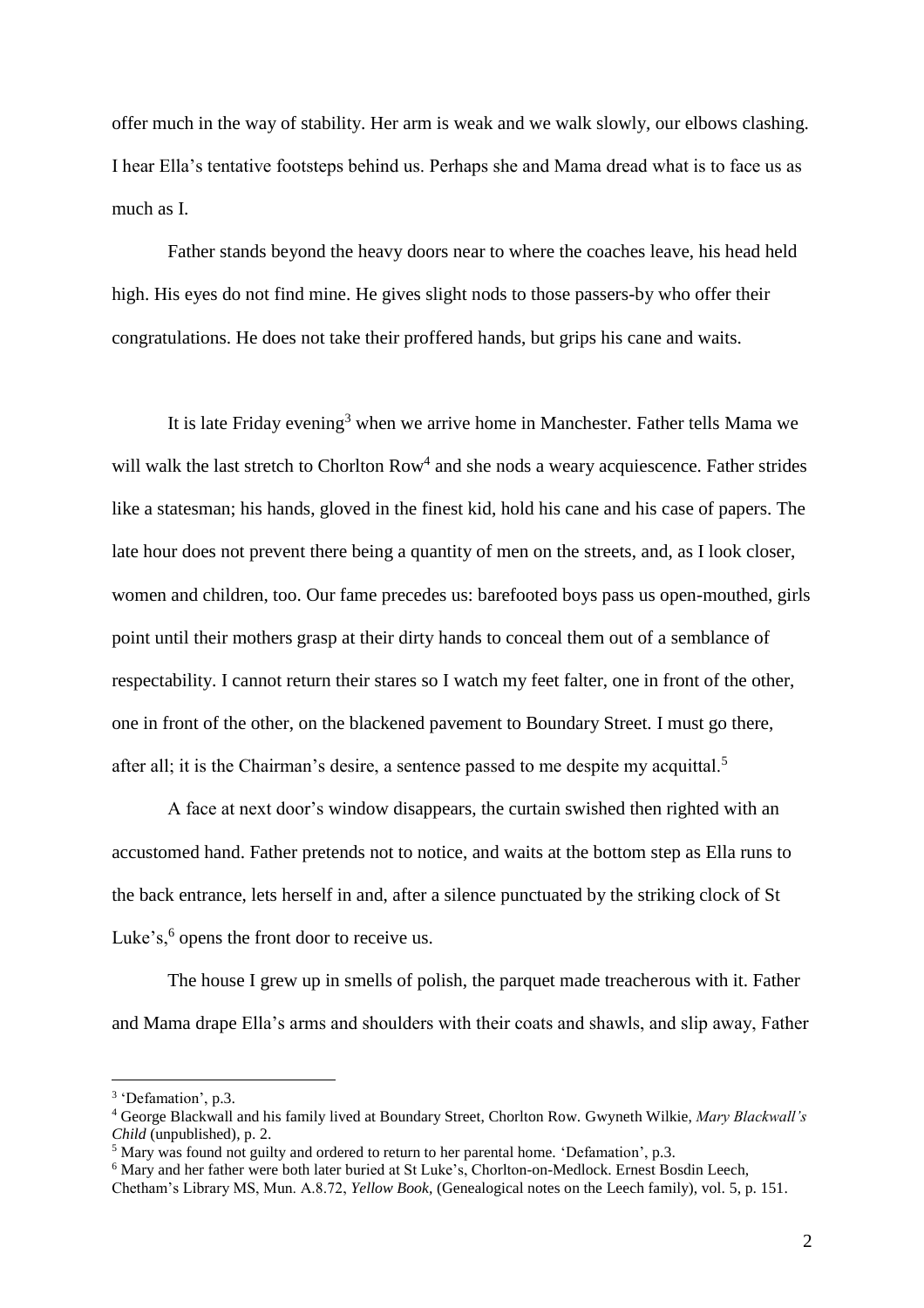to his study, Mama to her parlour. I hear their doors close with clicks I had not realised had such distinctive sounds. Ella stands in the hallway, waiting patiently for my own shawl. I peel it from my shoulders, my fingers sticky with sweat. She receives it, but looks at me, searching my face for something. She is unsure what to say.

'That will be all,' I say, and she turns quickly on her heel as though I have chastised her.

At our marital home in Altrincham,<sup>7</sup> I could run my hand across any surface I chose; I could change the wallpaper if I wanted, or order a different fire be lit. But here, in this house, I am confined to the room in which I had been captive as a child. These four walls of lavender blue, the chipped washstand in the corner, will become my only sanctuary; the remainder of the house is under Father's jurisdiction. I draw the curtains, stumble to the bed recently made, its sheets starched stiff. I lie back, my boots still laced. I must inform Mama that the paper on the ceiling has begun to droop at the edges. I spread my arms and touch the wall, the edge of the eiderdown. The bed that once seemed so vast is narrow. I have not slept alone for eighteen months.

I close my eyes. There is nothing I can do, I tell myself, it is done. God's will is done, and the court has made it so.

But Thomas, I think. Thomas. He is imprisoned at my word.<sup>8</sup> I wonder if I should be permitted to see him. I wonder who to ask.

There is a soft knock, a knuckle that truly doesn't wish to graze my door.

I rise. 'Yes?'

 $\overline{a}$ 

Ella appears. 'Your Father wants you in his study, Miss.' She corrects herself. 'Mistress.'

<sup>7</sup> Once married, Thomas and Mary Leech took a house in Norman Place, Altrincham. Leech, p. 149.

<sup>8</sup> 'Apparently in Dec 1821 Blackwall brought an action against Thomas Leech for slander'. Leech, p. 150.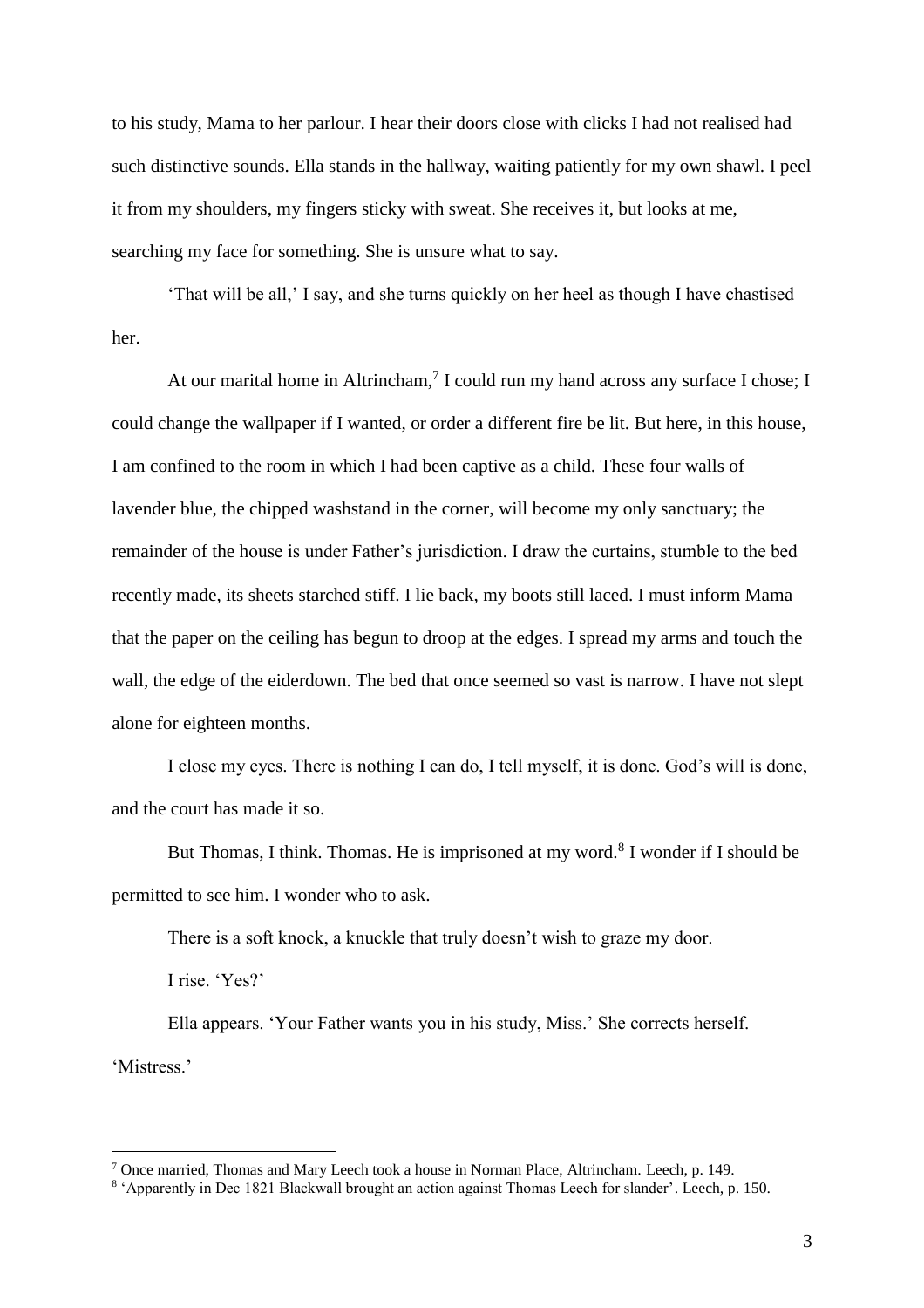I feel the blood in the veins at my wrists flutter, then surge.

Am I to break the silence between Father and I, since I left this house? I fear what I might say if I give myself permission to speak.

I follow her down the stairs and knock at the study.

He is seated behind his desk. It is a desk I know well, for it is on this fine wood that he would plant my hands, kick aside his chair and raise my skirts.

Today, the desk is crowded with papers, his briefcase open and brimming. It is paperwork from his solicitor, I presume, and ripe for filing and forgetting.

He looks up, his lips secreted behind thick black bristles. The brim from his hat has branded his forehead with a faint red line. He can afford a bigger size.

'Your hands,' he says, and I raise them, open to the ceiling. We both look at them: palms white, shaking. The hands of a ghost, a spectre. 'Turn them over,' he says and I do. He pinches the wedding band between thumb and forefinger and draws it over my knuckle. I watch it as it comes easily and he puts it in the top drawer of his desk. I can hear him lock it with the key I know he keeps in his pocket. I don't know what else he keeps in the drawer.

My hands remain poised in the air, as though I am to set them to an imaginary pianoforte. He takes up the metal ruler from his desk but pauses, sets it down again. The bruises would bloom most publicly.

He sets his spectacles on his nose and cranes his head towards a paper. I understand that I am dismissed. I have not said a word.

Ella has set a tray on the dressing table. There is tea in a pot, slices of bread, cold mutton, a wedge of cheese. I pick at the mutton and my stomach growls. I have not eaten since yesterday afternoon, and that only a currant bun. I spread the butter thickly across a slice of bread but I cannot bring myself to bite. Instead, I pour the tea into the cup, add milk, and take large, scalding mouthfuls until the cup is drained and my eyes water.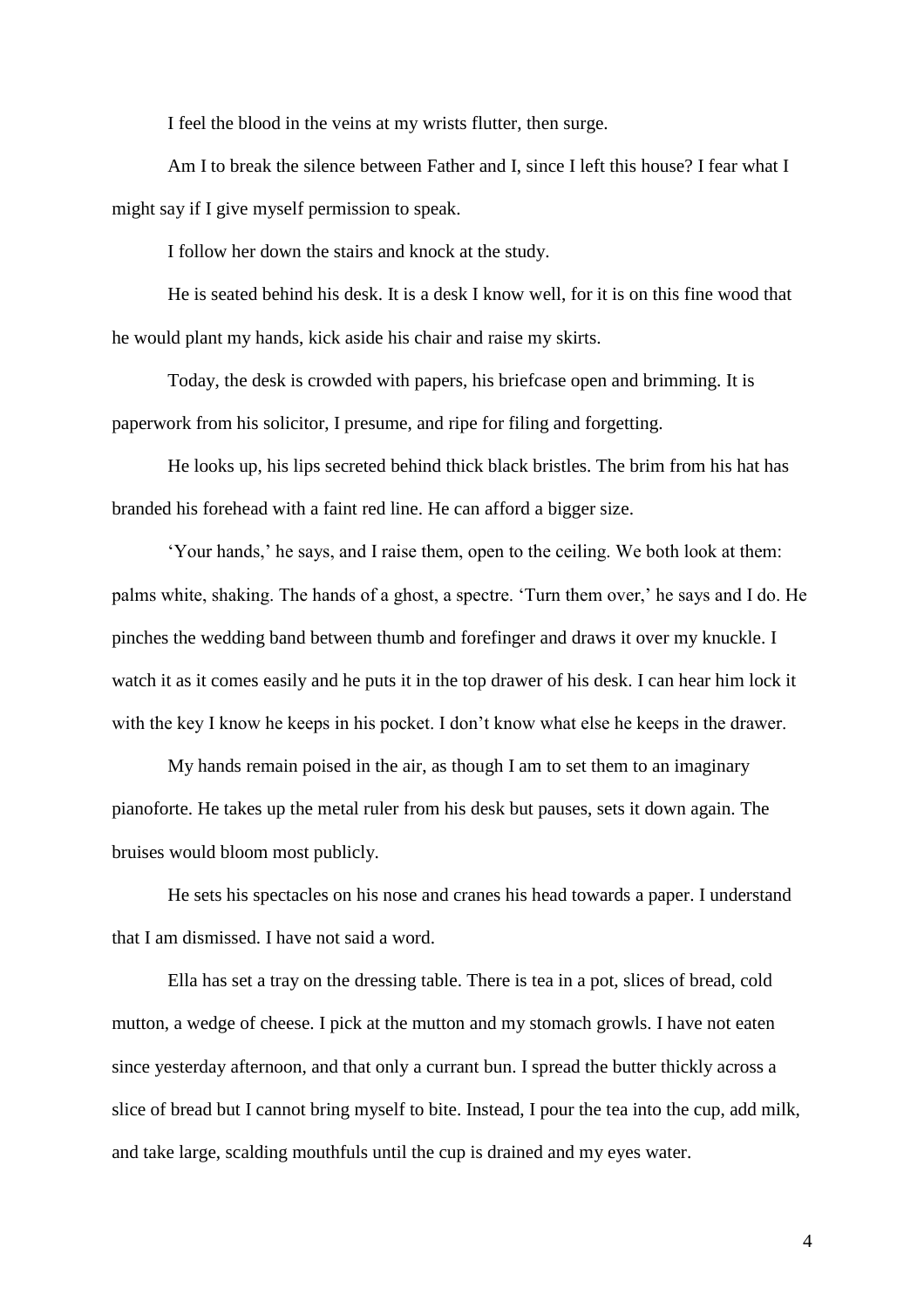I forfeit undressing and pull the eiderdown to my chin, clamp my eyes shut until I fall asleep.

I sleep late for the bedroom is bathed in the yellowish light that only afternoons in Manchester yield, when the sunlight is caught in the smog. I look at the pocketwatch that Thomas bought me for a wedding gift, slight and pewter, and, I thought at the time, extraordinarily generous given how scarcely we knew of each other's tastes.<sup>9</sup>

It is a little after noon. There is a miniature of Mama on the bedside table – I cannot remember whether it was Father who placed it there originally, or Mama herself – and I turn it face down. I permit myself a yawn.

As I move my feet under the quilt, I hear a rustle. I discover a newspaper lying at the foot of my bed. It has been folded back to the second or third page, then folded again so it is plain I am to see an article at the top of the page. I draw it to me. I trust it is not the return price of grain, peas and beans that my family wishes me to see.

'Defamation,' I read.

*A case of a very singular nature came on at these Sessions, on Thursday, in which G Blackwall, of Manchester, was plaintiff, and John Leech, and Thomas Leech, his brother, and Mary, the wife of Thomas, were defendants.*<sup>10</sup>

The broadsheet rattles in my weak grip. I read on, and I am surprised at the accuracy with which the Chairman's closing remarks have been noted. There is no omission from the speech, to account for the speed at which the note-taking took place, nor is there any journalistic flourish to amuse the reader. I am as impressed with the speech in print as I was when it occurred. The Chairman is correct: it is 'a crime for which he found language

 $\overline{a}$ 

<sup>9</sup> It is thought that Mary and Thomas married when she was 15 years old and pregnant. Wilkie, *Mary Blackwall's Child*, p. 1.

 $10$  'Defamation', p.3.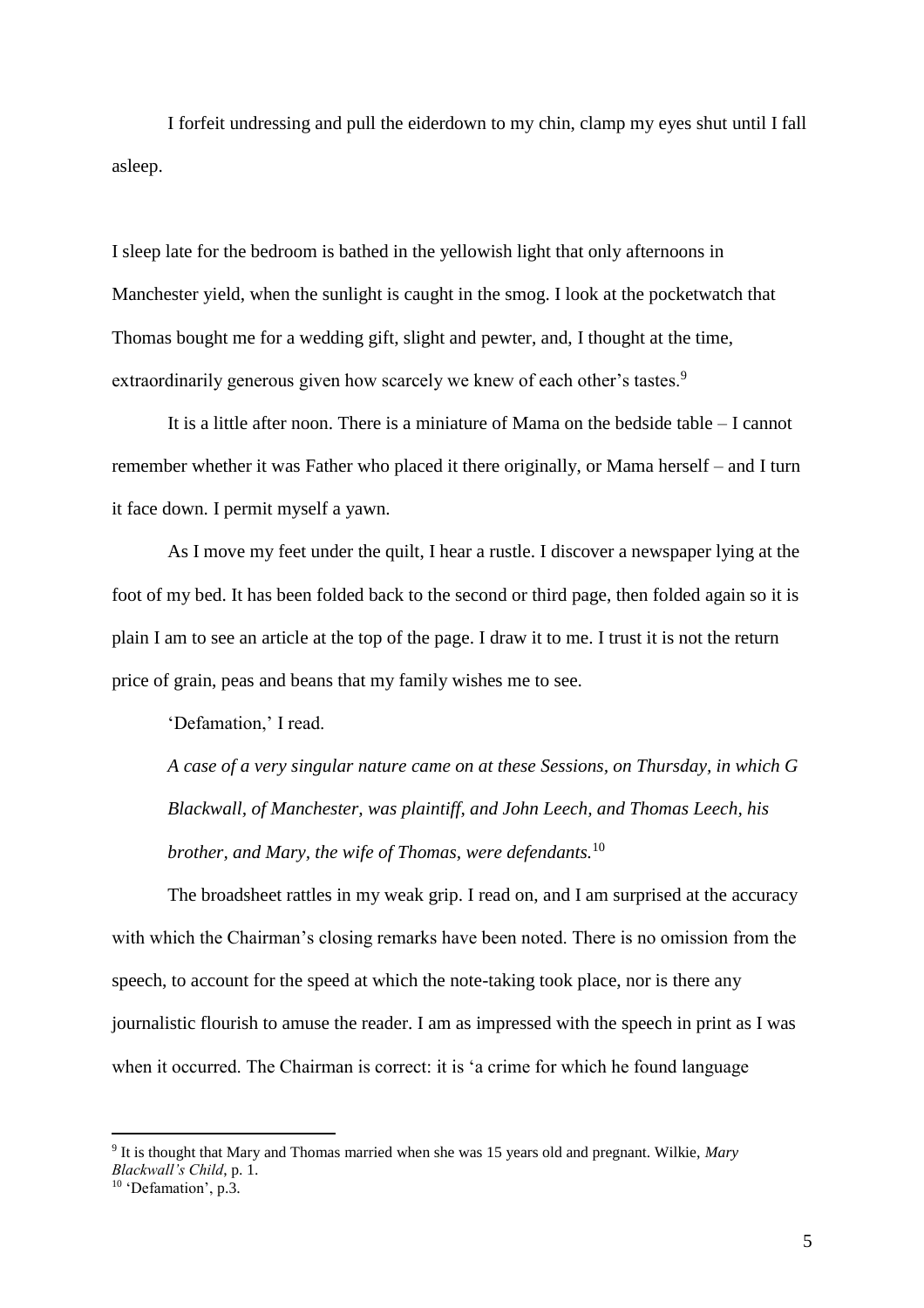inadequate to express his abhorrence', $^{11}$  for the crime itself is only explained as 'a criminal connexion with his own daughter'.<sup>12</sup> Any reader, unfamiliar with our case, could only guess at what this connexion might be.

It is a concise piece, for which I ought to be grateful. It doesn't speculate on the honour and reputation of my husband; it doesn't reveal anything more about my father, beyond that my husband and his brother 'attempted to deprive an honest and aged man of that which was more dear to him than life itself – his good name.<sup>13</sup> I am mentioned only twice – 'Mary Leech, the wife' – and one of these occasions is succeeded by the phrase '*not guilty*<sup>'14</sup>. The sentence passed to Thomas and his brother closes the business perfunctorily. I tear the page from the broadsheet and rip it into small strips which I stuff hastily into the grate.

I search the drawers of the bedside table and find a key that I try in the door. It fits neatly and I am surprised at my family's oversight. No one shall leave newspapers nor tea trays for me now.

'Are you awake, daughter?' Mama whispers into the keyhole. I tell her yes and throw the remainder of the newspaper beneath my bed.

'Your hair is uncombed,' she says.

We are alike in the face, I see then, the same lines at the corners of our eyes and mouths, the same heavy brow and thin lips. I have a cleft in my chin that comes from my father, while hers is perfectly round. She was young when she gave birth to me, perhaps as young as I when my Elizabeth was born to us, then lost. Mother is young still, probably, though the dark circles beneath her eyes age her.

'You're thin,' she observes, but I make no response. After all, how is one to respond? To agree? To deny it?

l

<sup>11</sup> *ibid.*

<sup>12</sup> *ibid.*

<sup>13</sup> *ibid.*

*<sup>14</sup> ibid.*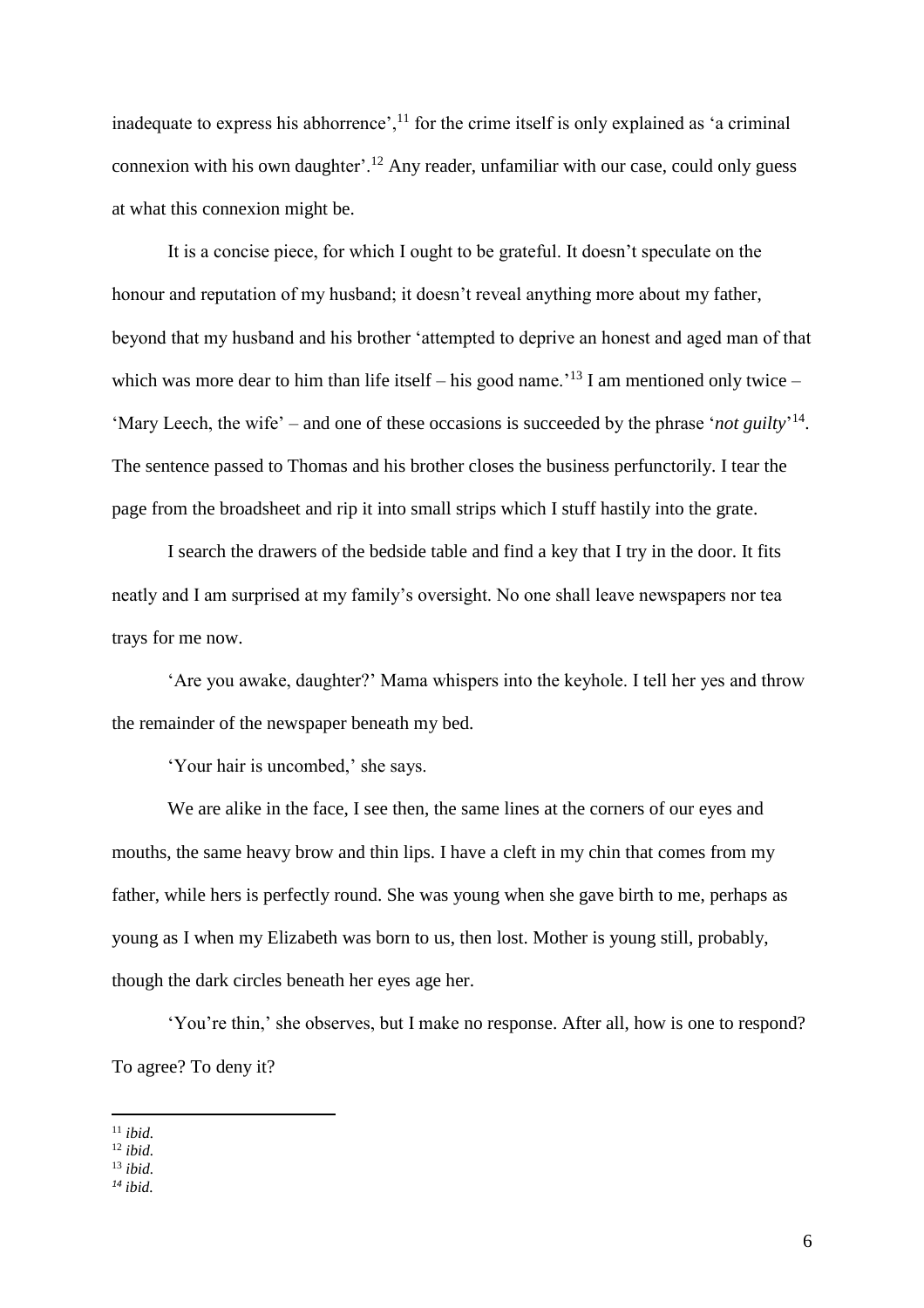She doesn't seem perturbed by my silence for she speaks again.

'I have arranged for Alice Smiley to come to tea this afternoon.'

Mama always visits on a Saturday afternoon, or takes guests in the drawing room. Until I married Thomas, I was required to accompany her, to participate in the mindless conversations about the births, deaths and marriages of the parish. Alice and her mother are renowned for their talk. Alice remains one of few in her circle still unmarried and has become insufferable with it, but I decide that even Alice will prove welcome respite from the deafening thump of my heart and the rush in my ears; from the repeated clearing of Father's throat that carries from the study; from the relentless ticking of the hallway clock. I can sit at her side, nod when she looks up, add an encouraging 'yes' when she pauses for breath. It will while away time. I wonder how Thomas will while away time in the Castle of Chester. Perhaps he, too, will be forced to listen to the droning of naïve youth.

'Thank you, Mama,' I say, pinning a lock of hair to my scalp.

'Mother,' she corrects, 'if you please. You are no longer a child; you have proven that enough. Your father will see you in his study.'

She turns then, and closes the door.

He sits as he did yesterday, behind his desk, facing the door. I enter when his voice commands and he takes off his spectacles and smooths his dark whiskers. He has dressed formally though it is Saturday, his collar white and stiff in the gloom.

His eyes begin at my ears, wander along my jawline, but jump then to my elbows and hands, omitting my bosom, my hips, the tops of my legs. I no longer hold interest or intrigue for him, I realise; that where my stomach has swelled and emptied, where my skin has stretched and scarred, he is repulsed. He thinks of my waist in the hands of another man. Sullied.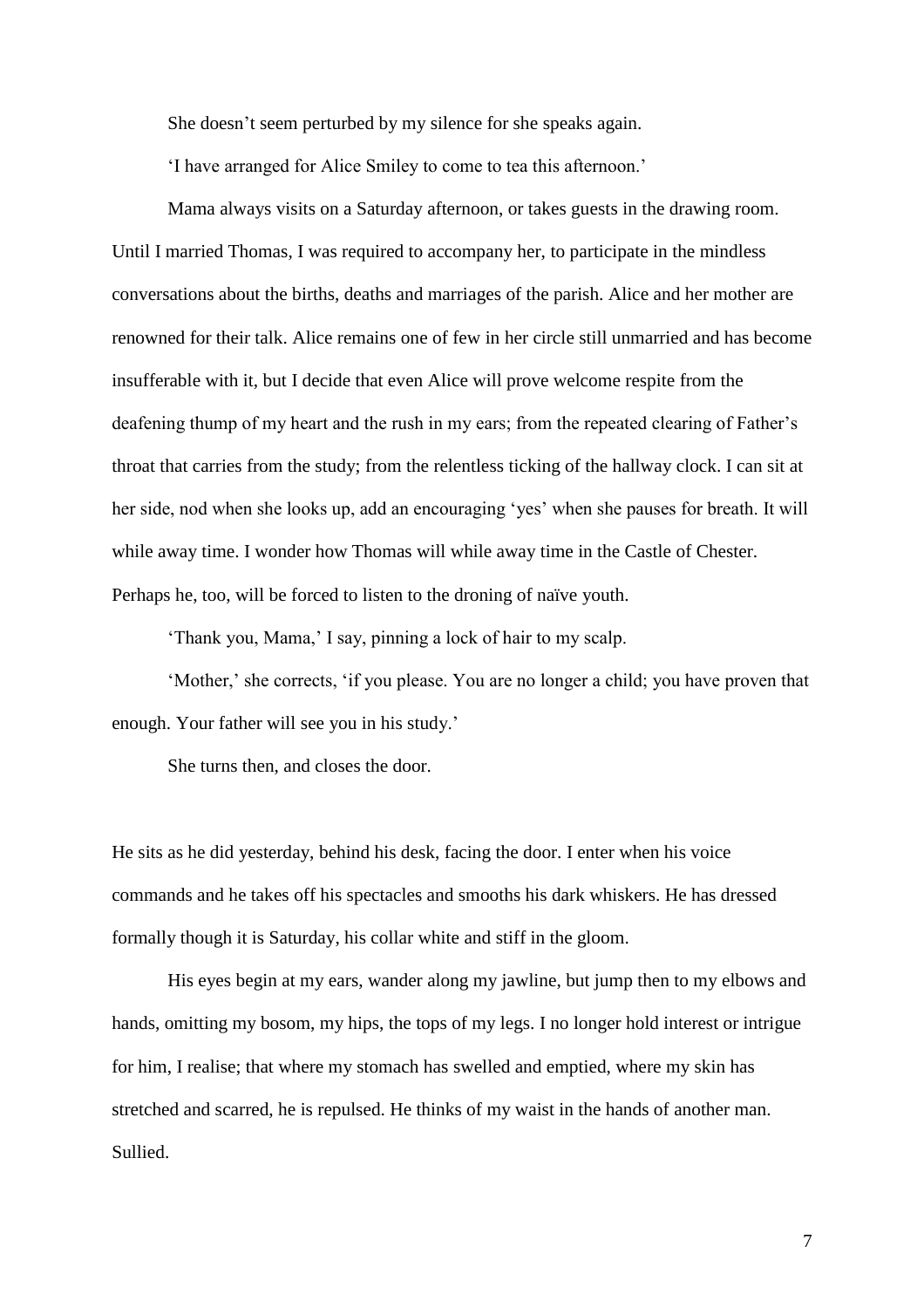He will not touch me now, as he has not touched my mother for years.

'I will prevent you from idleness,' Father begins, his eyes again at my lobe. I have hung there a pearl, a gift that Thomas once pawned and I bought back. 'Your mother tells me you will have a visitor this afternoon. Before then, you will help Ella with the shopping. This you will do as often as Ella needs. And you will do it quickly and listen for Ella's instructions. Do I make myself clear?'

He doesn't like thin women, ladies light in the frame, like Mother and me. He liked me at my most girlish, when his hands could grab at folds of new skin, at soft hair, at fat browned from play.

I shall continue in my fast, I decide. I shall take my meals in my room, empty my plate from my window. Let the birds grow fat in my honour. I shall wither from his touch, disappear. I'm comforted by my plan, strengthened. I'm pleased to have my own secret purpose.<sup>15</sup>

'Yes,' I say, and he raises his eyebrows. 'Yes, Father.'

Ella grows red each time she gathers the courage to direct me, and speaks so low that others, on the street or in the shops, may not hear. I don't know whether it's for my benefit or hers. She's patient when I retrieve the wrong type of fat; flustered when I take down a bar of soap and has to tell me that it's too expensive. Apparently she has ashes at home which will perform just as well. On leaving the greengrocer, pungent leeks in the crook of my arm, I stand and stare after a man walking away, along Oxford Road. His jacket is blue amongst the threadbare rags of the other men present, and his hair curls at his nape. A little girl, no older than six, trots at his heels.

 $\overline{a}$ 

<sup>&</sup>lt;sup>15</sup> Mary Leech died at her parents' home only six years after the court case, in 1828. Leech, p. 151.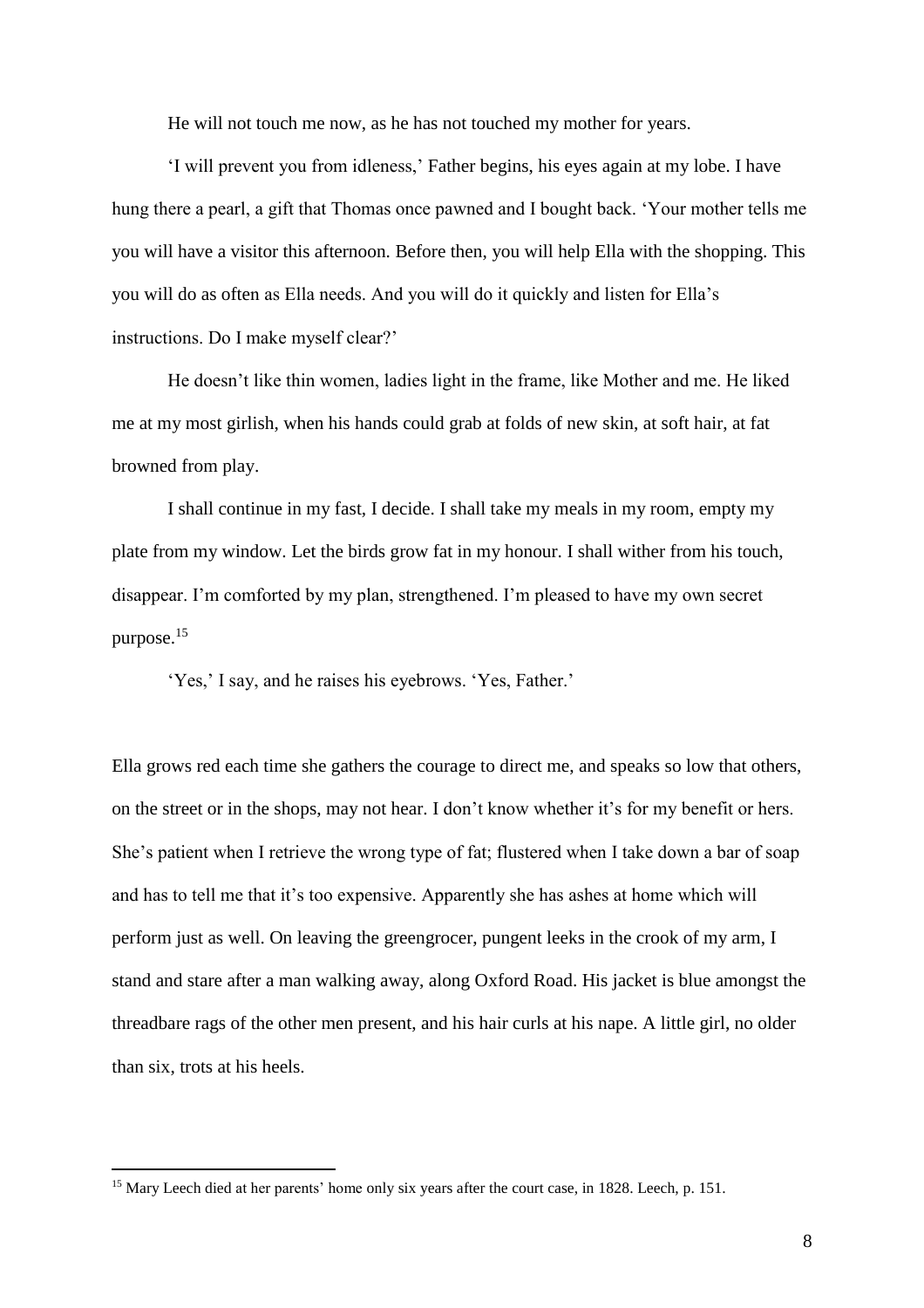'What is it, Mistress?' I hear Ella ask, close by, and I want to laugh at my silliness.

He's taller than Thomas, broader in the shoulder, and besides, Thomas is imprisoned in the Castle of Chester.

But the blue of that jacket, the tenderness with which he reaches his hand down to his daughter who looks up at him in admiration.

'Nothing,' I reply. 'I thought I saw someone, that's all.'

Ella ushers me into the stationers, for I am to buy parchment and ink for Father.

## **Bibliography**

Davidson, Caroline, *A Woman's Work is Never Done: A history of housework in the British Isles 1650-1950,* (London: Chatto & Windus, 1982; repr. London: Chatto & Windus, 1986)

'Defamation', *The Chester Courant*, 23 April 1822, p. 3

Gaskell, Elizabeth, *Ruth*, (London: Penguin, 1997)

Herman, Judith and Lisa Hirschman, *Father-Daughter Incest*, (Cambridge, Massachusetts: Harvard University Press, 1981)

Herman, Judith, *Trauma and Recovery*, (London: Pandora, 2001)

*The Historical Thesaurus of English* [online]. University of Glasgow, 2018, updated XXXX. Available from <https://ht.ac.uk/>

Hulme, Michala, *A Grim Almanac of Manchester*, (Stroud: The History Press, 2015)

Leech, Ernest Bosdin, Chetham's Library MS, Mun. A.8.72, *Yellow Book* (Genealogical notes on the Leech family), vol. 5

Lyons, Shoshanah, and others, *Developmental Trauma Close Up*, (Cardiff: Beacon